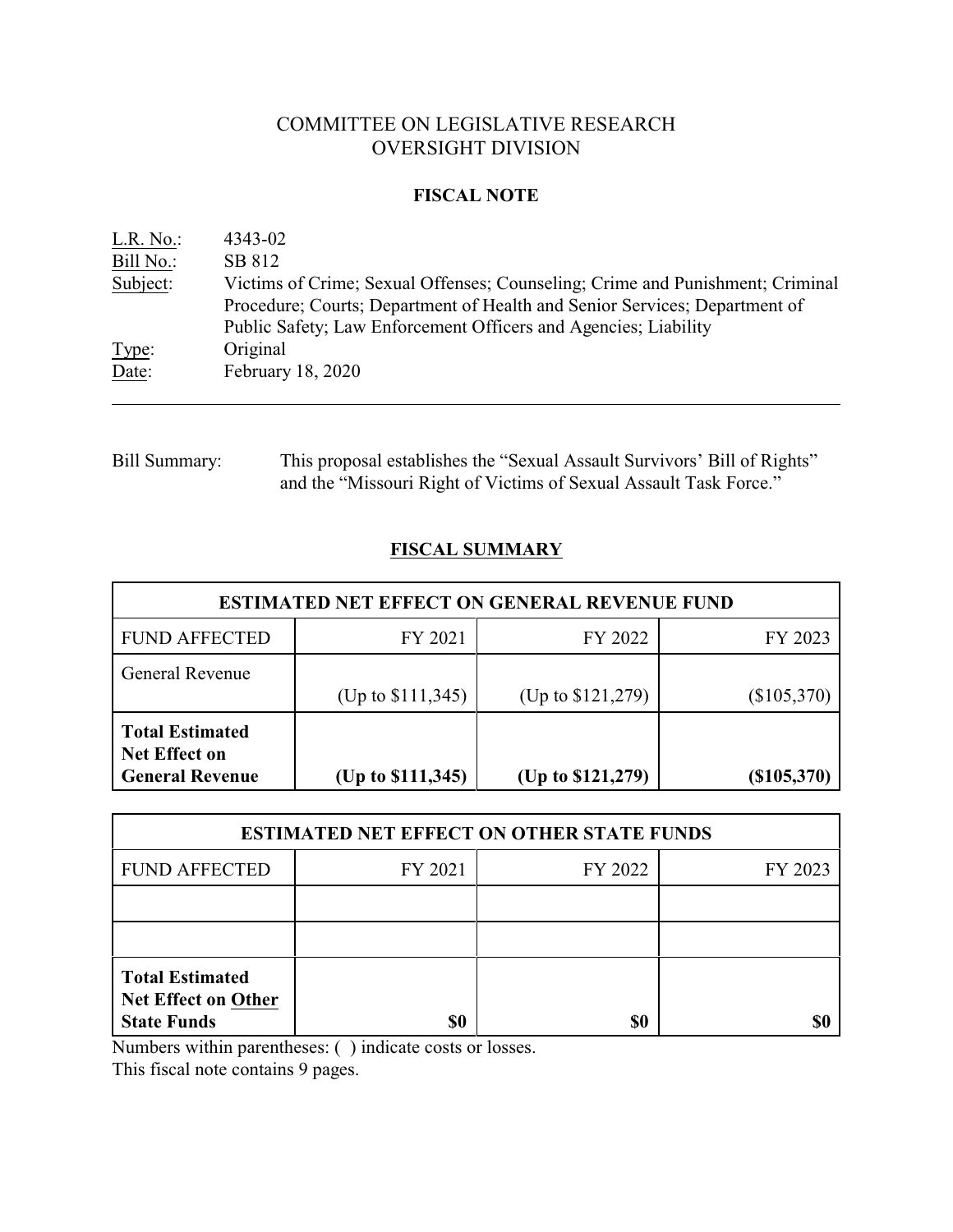L.R. No. 4343-02 Bill No. SB 812 Page 2 of 9 February 18, 2020

| <b>ESTIMATED NET EFFECT ON FEDERAL FUNDS</b>                        |         |         |         |  |
|---------------------------------------------------------------------|---------|---------|---------|--|
| <b>FUND AFFECTED</b>                                                | FY 2021 | FY 2022 | FY 2023 |  |
|                                                                     |         |         |         |  |
|                                                                     |         |         |         |  |
| <b>Total Estimated</b><br>Net Effect on All<br><b>Federal Funds</b> | \$0     | \$0     |         |  |

| <b>ESTIMATED NET EFFECT ON FULL TIME EQUIVALENT (FTE)</b>    |         |            |         |  |
|--------------------------------------------------------------|---------|------------|---------|--|
| <b>FUND AFFECTED</b>                                         | FY 2021 | FY 2022    | FY 2023 |  |
| General Revenue                                              | 1 FTE   | 1 FTE      | 1 FTE   |  |
|                                                              |         |            |         |  |
| <b>Total Estimated</b><br><b>Net Effect on</b><br><b>FTE</b> | 1 FTE   | <b>ETE</b> |         |  |

 $\boxtimes$  Estimated Net Effect (expenditures or reduced revenues) expected to exceed \$100,000 in any of the three fiscal years after implementation of the act.

| <b>ESTIMATED NET EFFECT ON LOCAL FUNDS</b> |         |         |         |
|--------------------------------------------|---------|---------|---------|
| <b>FUND AFFECTED</b>                       | FY 2021 | FY 2022 | FY 2023 |
| <b>Local Government</b>                    | \$0     | \$0     | \$0     |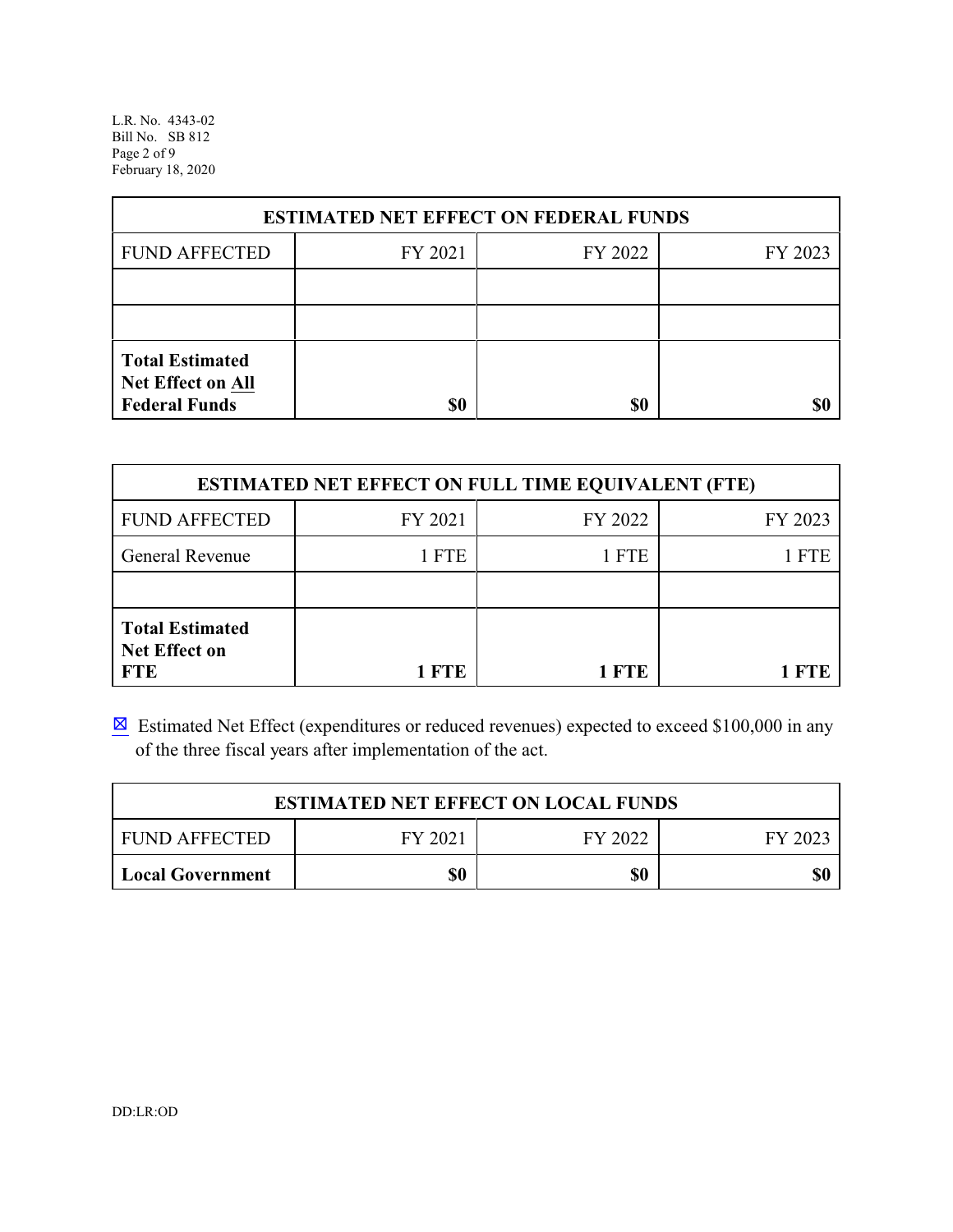L.R. No. 4343-02 Bill No. SB 812 Page 3 of 9 February 18, 2020

#### **FISCAL ANALYSIS**

### ASSUMPTION

## §§595.201 and 595.202 - Sexual Assault Survivors' Bill of Rights and Missouri Right of Victims of Sexual Assault Task Force

Officials from the **Department of Public Safety - Office of the Director (DPS)** state the Department of Public Safety is required to hold five meetings per year of the ten members as described in the legislation.

Based on administrative support currently provided for similar boards and claims processing, the department would need an additional full-time Processing Technician II at a salary of \$32,647. In addition, it is anticipated there will be costs of the reimbursable expenses incurred by the task force members. It is estimated the ten-member task force would incur the following expenses which are based on the meal per diem and CONUS rates for Jefferson City:

| Breakfast and lunch (\$16/day x 5 meetings)                             | \$800   |
|-------------------------------------------------------------------------|---------|
| Mileage (Average of 60 miles/person x $$0.43/mile x 5$ meetings)        | \$1,290 |
| 2 Nights Lodging (Jefferson City Conus rate of \$96/night x 5 meetings) | \$9,600 |
| Development, printing, publication and distribution costs x 5 meetings  | \$5,000 |
| Staff travel                                                            | \$ 500  |

Per 595.202.6, the task force shall expire on December 31, 2021.

**Oversight** notes the legislation does not state the number of meetings the Missouri Right to Victims of Sexual Assault Task Force is required to hold during the year. Oversight assumes DPS has sufficient staff to handle any increase in workload required under the provisions of this proposal. Oversight will assume the 10 members may incur costs of (Up to \$17,190) annually. Oversight will assume this cost will be paid from General Revenue.

Officials from the **Department of Public Safety - Missouri State Highway Patrol (MHP)** state one FTE can handle approximately 240 cases per year. With more than 600 sexual assault cases per year and thousands in a backlog, the lab will need one extra FTE to handle the calls and communications.

**Oversight** does not have any information contrary to that provided by MHP. Therefore, Oversight will reflect MHP's impact for fiscal note purposes to the General Revenue Fund.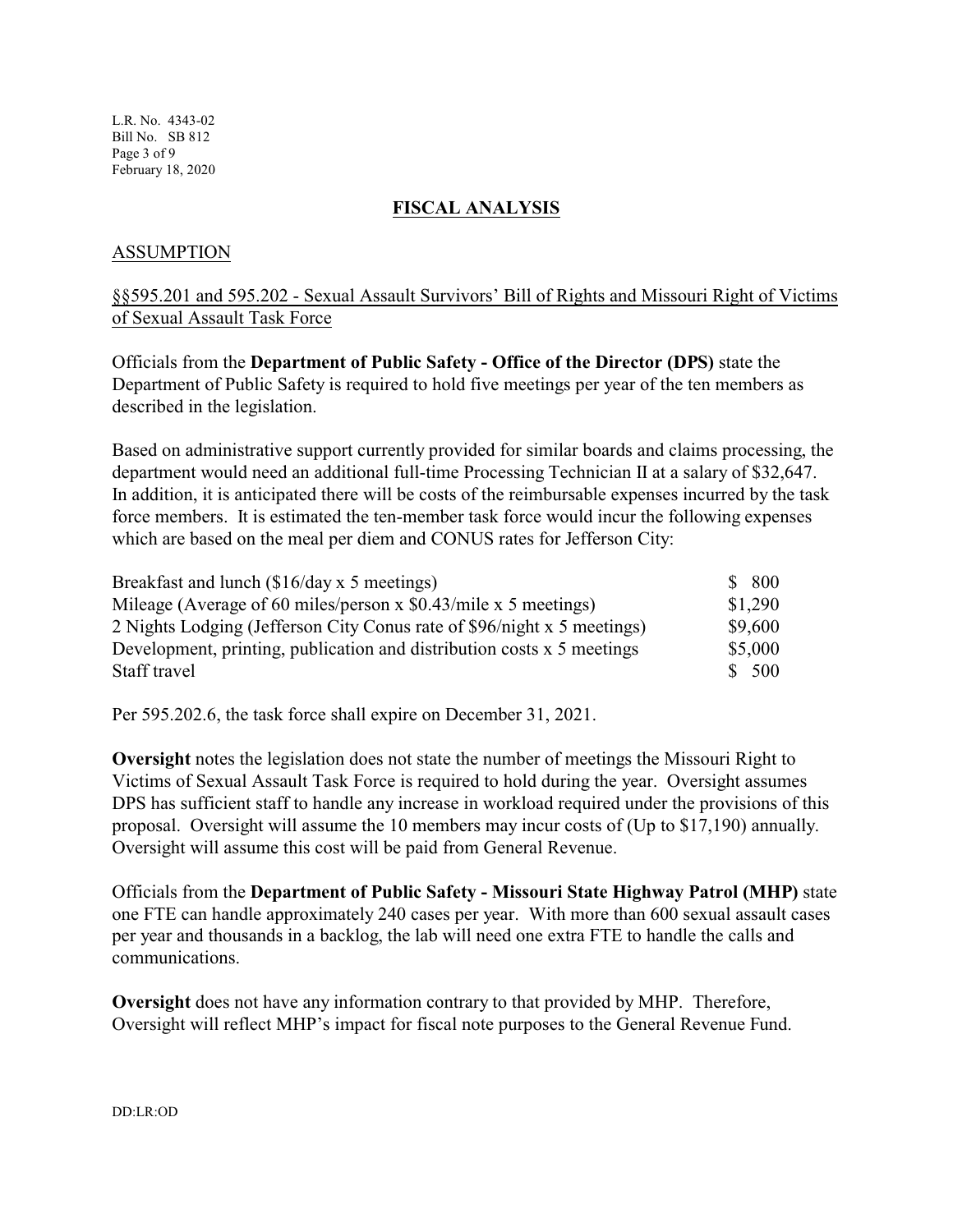L.R. No. 4343-02 Bill No. SB 812 Page 4 of 9 February 18, 2020

#### ASSUMPTION (continued)

Officials from the **Office of Attorney General (AGO)** assume any additional litigation costs arising from this proposal can be absorbed with existing personnel and resources. However, the AGO may seek additional appropriations if there is a significant increase in litigation.

**Oversight** does not have any information to the contrary. Therefore, Oversight assumes the AGO will be able to perform any additional duties required by this proposal with current staff and resources and will reflect no fiscal impact to the AGO for fiscal note purposes.

Officials from the **State Public Defender's Office (SPD)** state to the extent this bill may cause victims to not want to give interviews to the defense, this could make it harder to investigate sex crimes.

Officials from the **Missouri Office of Prosecution Services (MOPS)** assume the proposal will have no measurable fiscal impact on MOPS.

**Oversight** notes the **Department of Health and Senior Services Department of Social Services Office of State Courts Administrator Springfield Police Department St. Louis County Department of Justice Services** have each stated the proposal would not have a direct fiscal impact on their organizations.

Officials from the **University of Missouri Health Care** state the proposed legislation, as written, should not create a negative impact.

**Oversight** does not have any information to the contrary. Therefore, Oversight will reflect a zero impact in the fiscal note for these agencies.

**Oversight** only reflects the responses that we have received from state agencies and political subdivisions; however, other hospitals and police and sheriff's departments were requested to respond to this proposed legislation but did not. A general listing of political subdivisions included in our database is available upon request.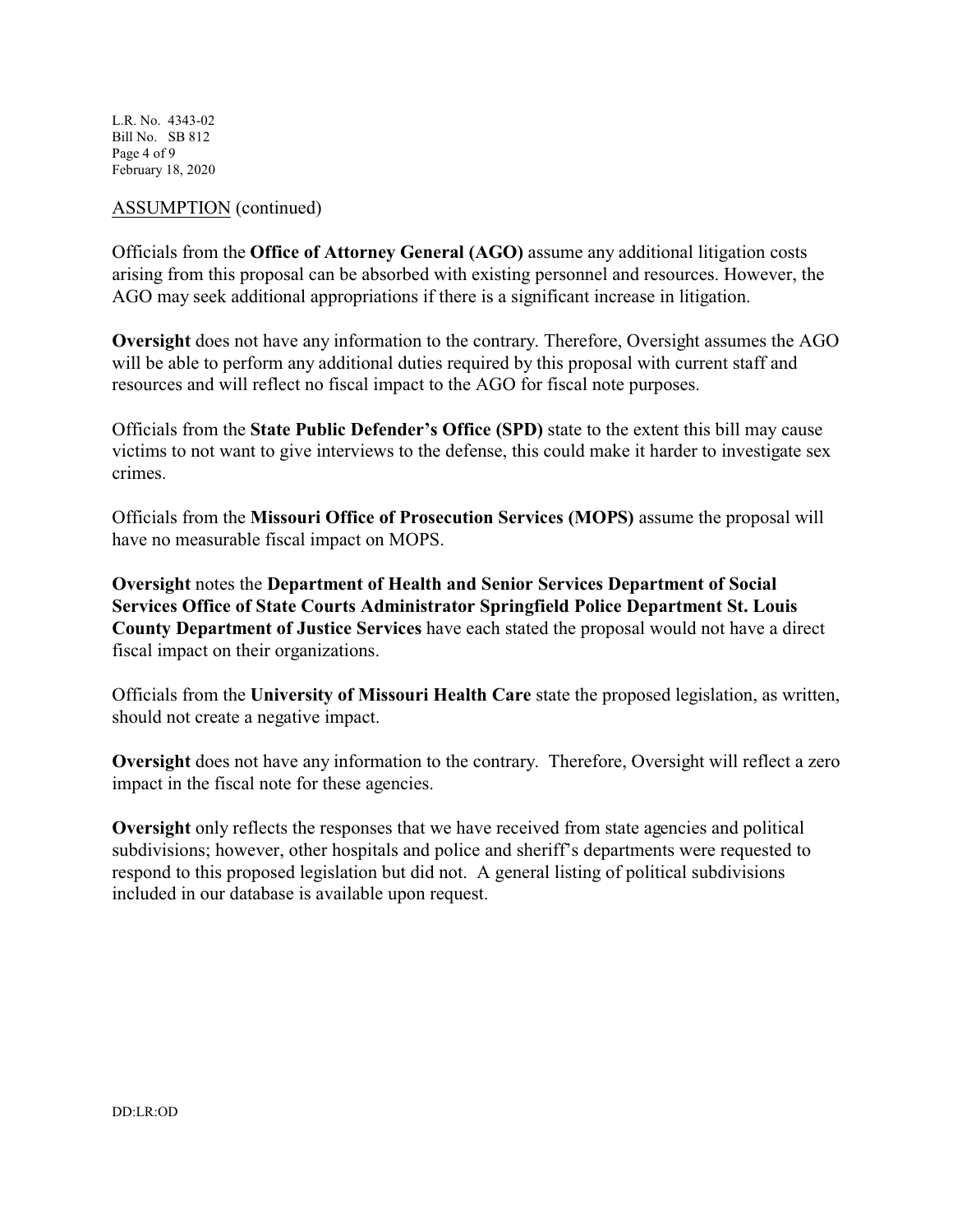L.R. No. 4343-02 Bill No. SB 812 Page 5 of 9 February 18, 2020

| FISCAL IMPACT - State Government                                                                                 | FY 2021<br>$(10 \text{ Mo.})$ | FY 2022                               | FY 2023        |
|------------------------------------------------------------------------------------------------------------------|-------------------------------|---------------------------------------|----------------|
| <b>GENERAL REVENUE FUND</b>                                                                                      |                               |                                       |                |
| Cost - MHP (§§595.201 and 595.202)                                                                               |                               |                                       |                |
| Increased number of sexual assault cases                                                                         |                               |                                       |                |
| <b>Personal Services</b>                                                                                         | $(\$38,380)$                  | $(\$46,517)$                          | $(\$46,982)$   |
| <b>Fringe Benefits</b>                                                                                           | $(\$34,266)$                  | $(\$41,530)$                          | (\$41,946)     |
| Lab Supplies, training, etc.                                                                                     | (\$15,000)                    | (\$15,375)                            | (\$15,759)     |
| <b>Equipment and Expense</b>                                                                                     | (\$6,509)                     | $(\$667)$                             | $($ \$683)     |
| <b>Total Cost - MHP</b>                                                                                          | $(\$94,155)$                  | (\$104,089)                           | (\$105,370)    |
| FTE Change - MHP                                                                                                 | 1 FTE                         | 1 FTE                                 | 1 FTE          |
| $Cost - DPS$ (§§595.201 and 595.202)<br>Expenses of the 10 members of the<br>Missouri Right of Victims of Sexual |                               |                                       |                |
| <b>Assault Task Force</b>                                                                                        |                               |                                       |                |
|                                                                                                                  |                               | (Up to $$17,190$ ) (Up to $$17,190$ ) | \$0            |
| <b>ESTIMATED NET EFFECT ON THE</b>                                                                               | (Up to                        | (Up to                                |                |
| <b>GENERAL REVENUE FUND</b>                                                                                      | \$111,345                     | \$121,279)                            | $($ \$105,370) |
| Estimated Net FTE Change for the                                                                                 |                               |                                       |                |
| General Revenue Fund                                                                                             | 1 FTE                         | 1 FTE                                 | 1 FTE          |
|                                                                                                                  |                               |                                       |                |
| FISCAL IMPACT - Local Government                                                                                 | FY 2021                       | FY 2022                               | FY 2023        |
|                                                                                                                  | $(10 \text{ Mo.})$            |                                       |                |
|                                                                                                                  | <u>\$0</u>                    | <u>\$0</u>                            | <u>\$0</u>     |
|                                                                                                                  |                               |                                       |                |

# FISCAL IMPACT - Small Business

No direct fiscal impact to small businesses would be expected as a result of this proposal.

### FISCAL DESCRIPTION

This act establishes the "Sexual Assault Survivors' Bill of Rights".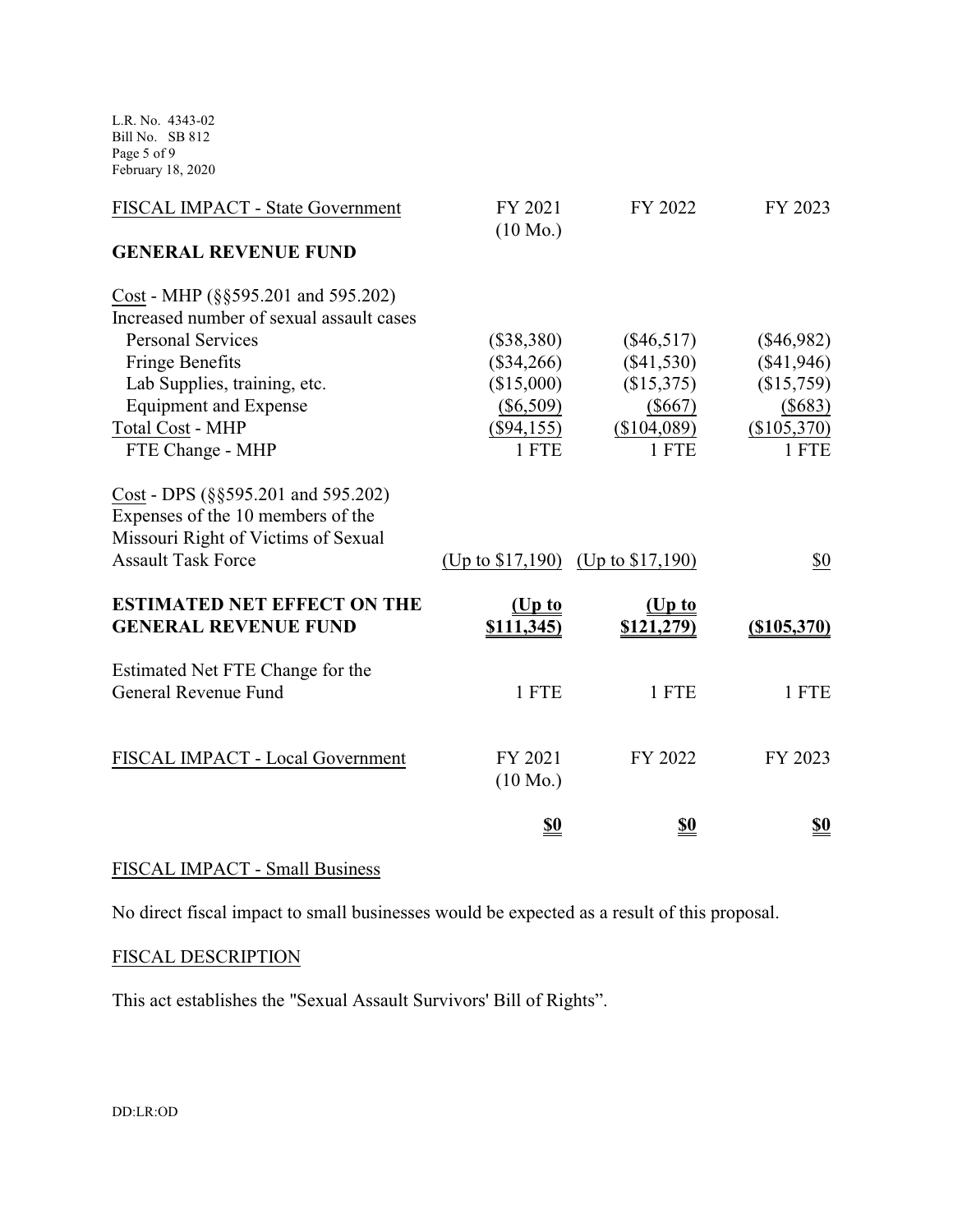L.R. No. 4343-02 Bill No. SB 812 Page 6 of 9 February 18, 2020

### FISCAL DESCRIPTION (continued)

### SEXUAL ASSAULT SURVIVOR RIGHTS (SECTION 595.201.2)

Under this act, certain rights are provided for survivors of sexual assault during any medical evidentiary or physical examination and during any interview by a law enforcement official, prosecuting attorney, or defense attorney. The following rights are afforded to survivors of sexual assault and witnesses of sexual assault crimes:

• Survivors have the right to consult with a sexual assault counselor during any medical evidentiary or physical examination and also have a support person with them;

• Survivors have the right to consult with a sexual assault counselor during any interview with a law enforcement official, prosecuting attorney, or defense attorney and also have a support person with them;

• Communications between a survivor and a sexual assault counselor are confidential and privileged;

• Survivors' waivers of the right to a sexual assault counselor is privileged and is not admissible into evidence unless the survivor consents;

• Survivors shall not be charged directly or indirectly for the medical evidentiary examination portion of the examination - evidentiary collection kits shall be purchased, subject to appropriation, by the Department of Public Safety;

• Medical providers must inform survivors of their rights before commencing a medical evidentiary or physical examination;

• Law enforcement officials, prosecuting attorneys, or defense attorneys must inform survivors of their rights before commencing a medical evidentiary or physical examination;

• Law enforcement officials, prosecuting attorneys, or defense attorneys cannot discourage a survivor from receiving a medical evidentiary or physical examination;

• Survivors retain the right to have counsel present during all stages of any medical examination, interview, investigation, or other interactions with the legal or criminal justice systems in the state;

• Survivors have the right to prompt analysis of sexual assault forensic evidence through a secure and confidential message in writing from the crime lab;

DD:LR:OD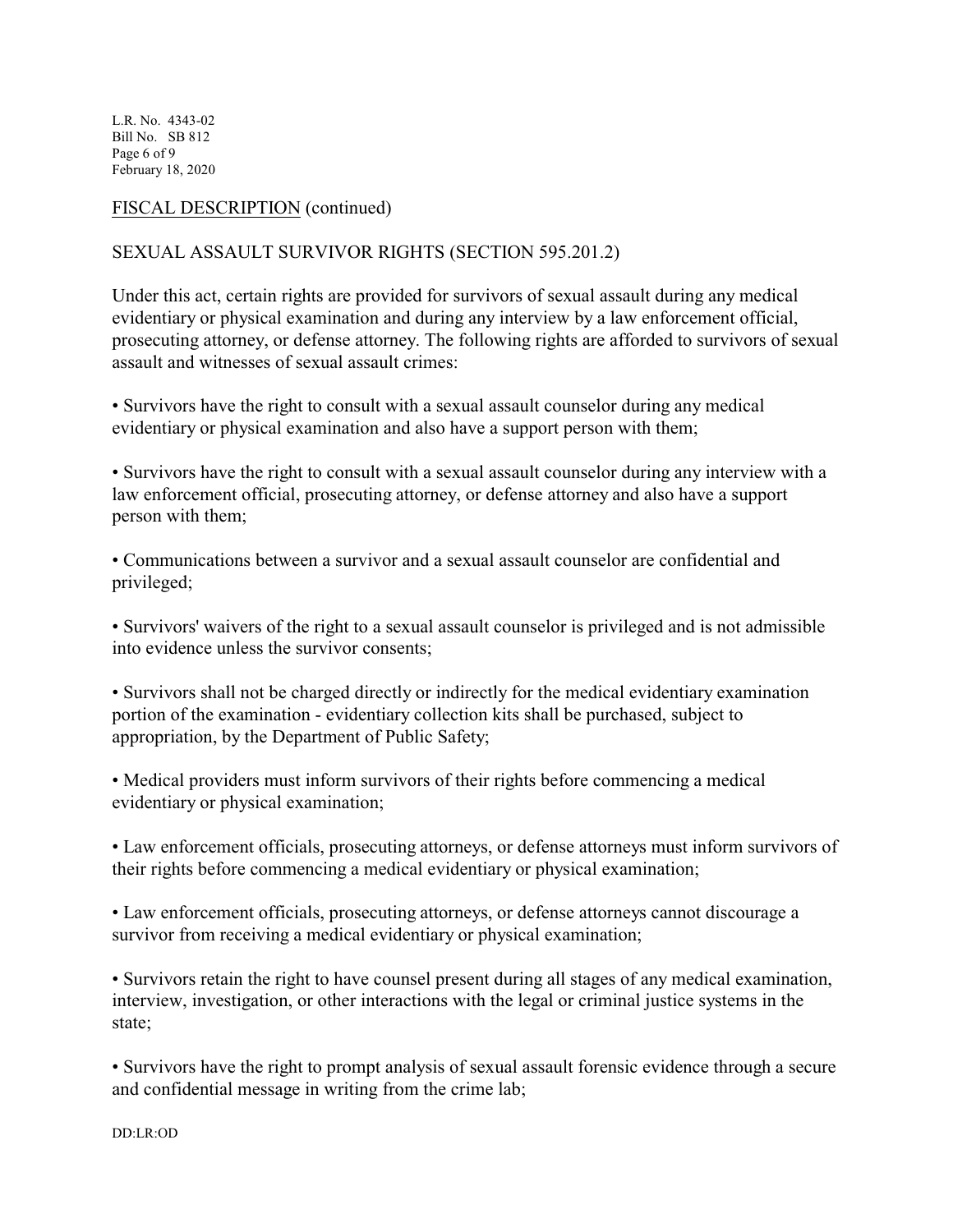L.R. No. 4343-02 Bill No. SB 812 Page 7 of 9 February 18, 2020

### FISCAL DESCRIPTION (continued)

• A defendant has no standing to object to any failure to comply to provisions of this act by a survivor;

• Failure of a law enforcement agency to take possession of any sexual assault forensic evidence or to submit evidence within the proscribed time period does not preclude the law enforcement agency from later submitting the evidence;

• No sexual assault forensic evidence shall be used to prosecute a survivor for any misdemeanor crime, however, sexual assault forensic evidence shall be admissible in any criminal or civil proceeding against the defendant;

• A law enforcement officer or medical provider must provide survivors with a document developed by the Department of Public Safety that explains the rights of survivors under this act;

• A law enforcement official, upon request from a survivor, must furnish within 14 days an unaltered copy of all law enforcement reports concerning the sexual assault at no cost to the survivor;

• A prosecuting attorney, upon request from a survivor, must provide timely notices of any pretrial or final dispositions of the case, location of the convicted defendant, and the convicted defendant's information on a sex offender registry, if any;

• Survivors have the right to be reasonably protected from the defendant and persons acting on behalf of the defendant in either a civil or criminal case relating to the sexual assault;

• Survivors have the right to be free from intimidation, harassment, and abuse;

• Survivors shall not be required to submit to a polygraph examination as a prerequisite to filing a pleading or participating in proceedings; and

• Survivors have the right to be heard through survivor impact statements at any proceeding where a right of the survivor is at issue.

### RIGHT OF ACTION (SECTION 595.201.3)

Each person, corporation, agency, officer, or employee who has a responsibility to survivors under this act must make reasonable efforts to be informed about these responsibilities. Any failure to make such efforts, or any intentional violation of the rights proscribed in this act, shall be a tortious act.

DD:LR:OD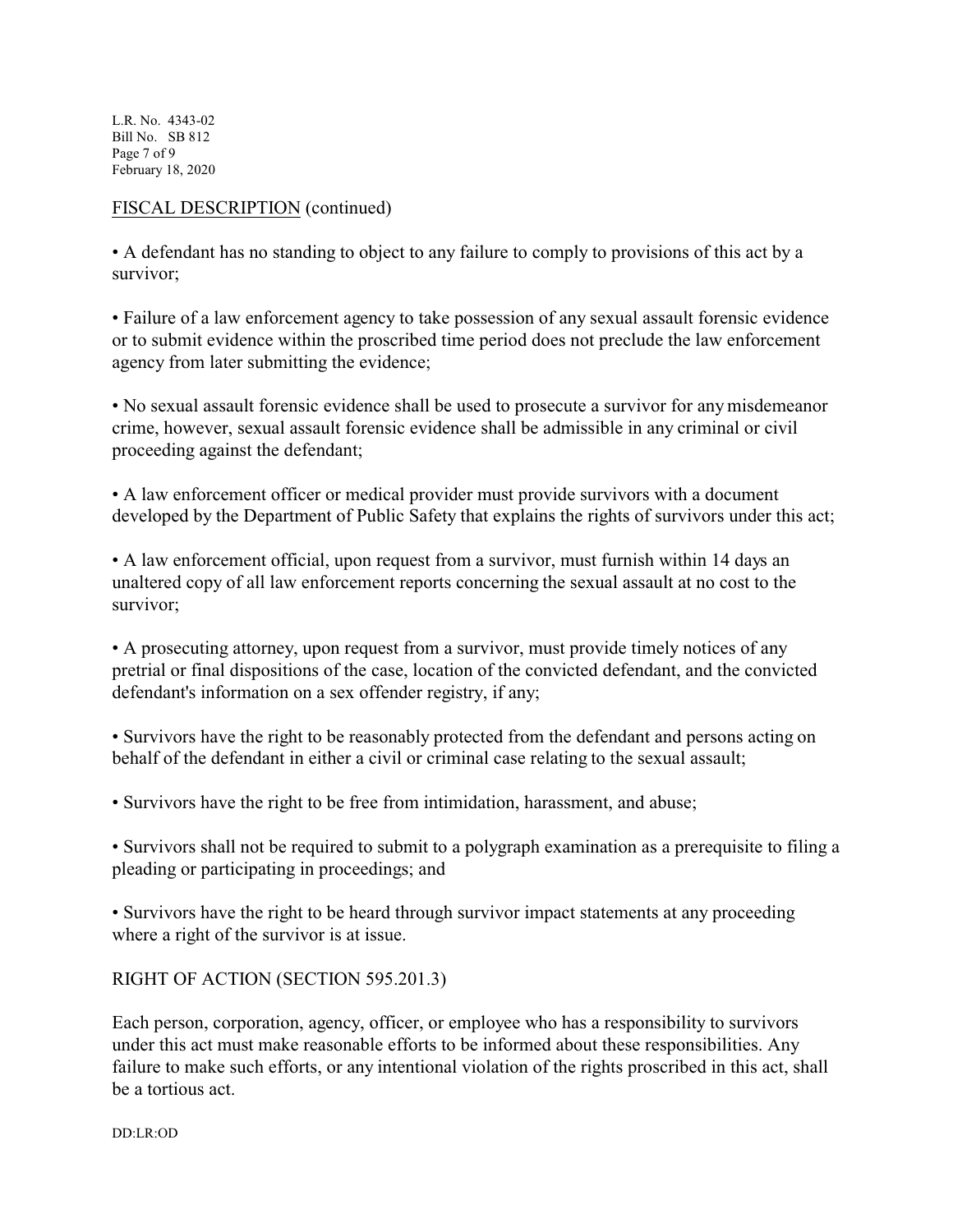L.R. No. 4343-02 Bill No. SB 812 Page 8 of 9 February 18, 2020

#### FISCAL DESCRIPTION (continued)

The Attorney General shall bring an action against any person, corporation, agency, officer, or employee who has failed to make reasonable efforts or intentionally violated any of the provisions under this act in the name and on behalf of an injured party. However, the Attorney General is required to provide notice, before bringing an action, to any person against whom such an action is sought. The person shall have 5 business days to reply in writing with an affirmative defense.

A person, agency, or organization providing services to survivors under this act shall not be liable for civil damages if the person, agency, or organization in good faith cannot comply with the provisions of this act because of lack of resources or funding.

The right of action authorized under this act shall not supercede, alter, or repeal any other law under which the Attorney General is authorized to take any action or conduct any inquiry.

MISSOURI RIGHTS OF VICTIMS OF SEXUAL ASSAULT TASK FORCE (SECTION 595.202)

This act creates the "Missouri Rights of Victims of Sexual Assault Task Force" to consist of membership as set forth in the act.

The task force shall make certain recommendations as provided in the act. The task force shall collect data regarding sexual assault reporting, arrest, prosecution rates, access to sexual assault victims services, and any other important data, as well as collect feedback from stakeholders, practitioners, and leadership throughout the state and local law enforcement, victim services, forensic science practitioners, and health care communities.

The task force shall submit a report on its findings no later than December 31, 2021. The task force shall expire on December 31, 2021.

This legislation is not federally mandated, would not duplicate any other program and would not require additional capital improvements or rental space.